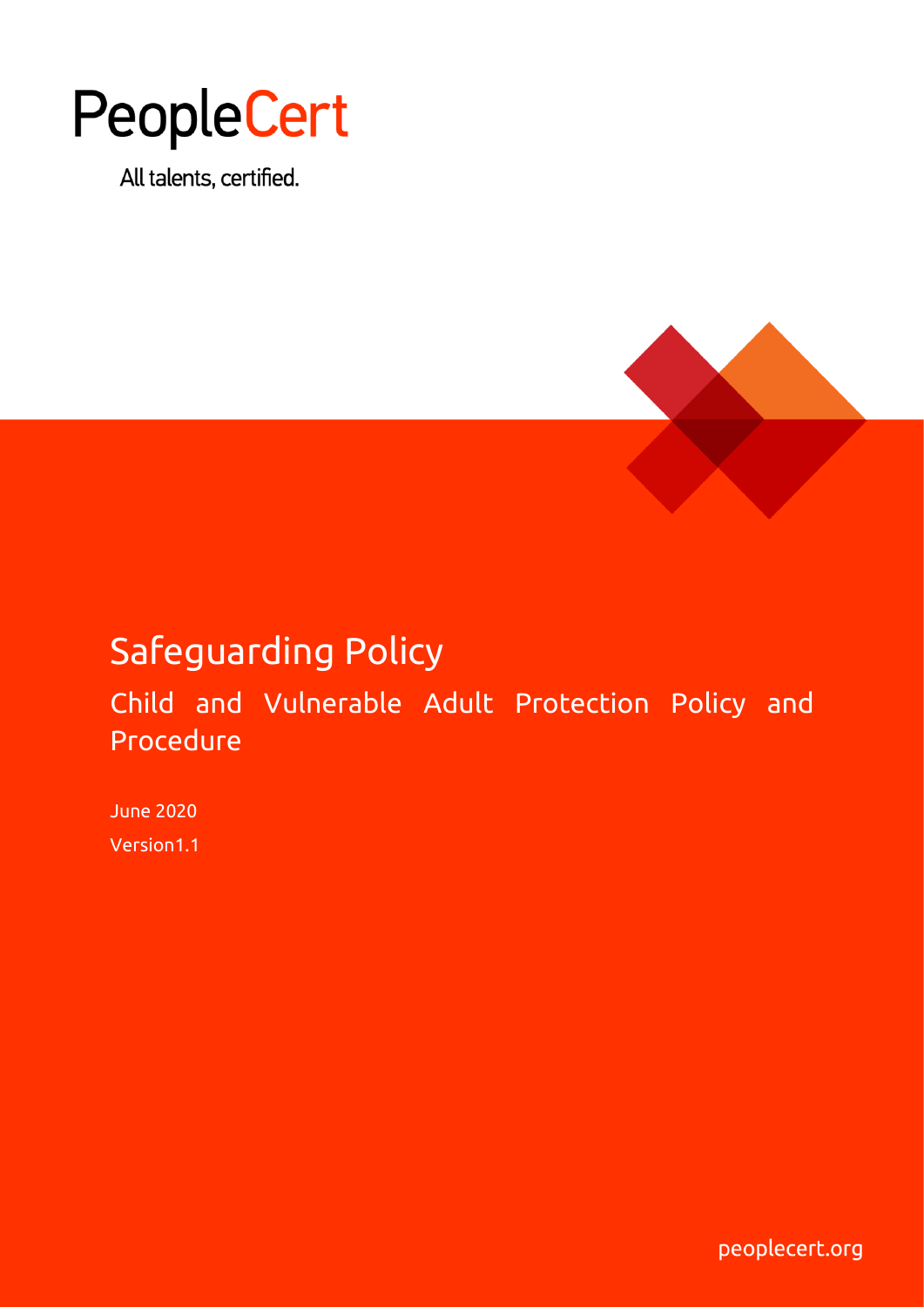# **Table of Contents**

| $\mathbf{1}$ |      |                                                                            |  |
|--------------|------|----------------------------------------------------------------------------|--|
|              | 1.1  |                                                                            |  |
|              | 1.2  |                                                                            |  |
|              | 1.3  |                                                                            |  |
|              | 1.4  |                                                                            |  |
| $\mathbf{2}$ |      |                                                                            |  |
| 3            |      |                                                                            |  |
| 4            |      |                                                                            |  |
| 5            |      |                                                                            |  |
|              | 5.1  |                                                                            |  |
| 6            |      |                                                                            |  |
| 7            |      |                                                                            |  |
|              | 7.1  |                                                                            |  |
|              | 7.2  |                                                                            |  |
|              | 7.3  |                                                                            |  |
|              | 7.4  |                                                                            |  |
|              | 7.5  |                                                                            |  |
|              | 7.6  |                                                                            |  |
| 8            |      |                                                                            |  |
|              | 8.1  |                                                                            |  |
|              | 8.2  |                                                                            |  |
|              | 8.3  |                                                                            |  |
|              | 8.4  | PeopleCert Staff Obtaining and Accessing Inappropriate Text and Images 8   |  |
|              | 8.5  | Children or Vulnerable Adults Obtaining Indecent Images or "Sexting"  9    |  |
| 9            |      |                                                                            |  |
|              | 9.1  | Confidentiality and the Possible Impact on the Child or Vulnerable Adult 9 |  |
|              | 9.2  |                                                                            |  |
|              | 9.3  |                                                                            |  |
|              |      |                                                                            |  |
|              | 10.1 |                                                                            |  |
|              | 10.2 |                                                                            |  |
|              | 10.3 |                                                                            |  |
|              |      |                                                                            |  |
|              | 11.1 |                                                                            |  |
|              | 11.2 |                                                                            |  |
|              |      |                                                                            |  |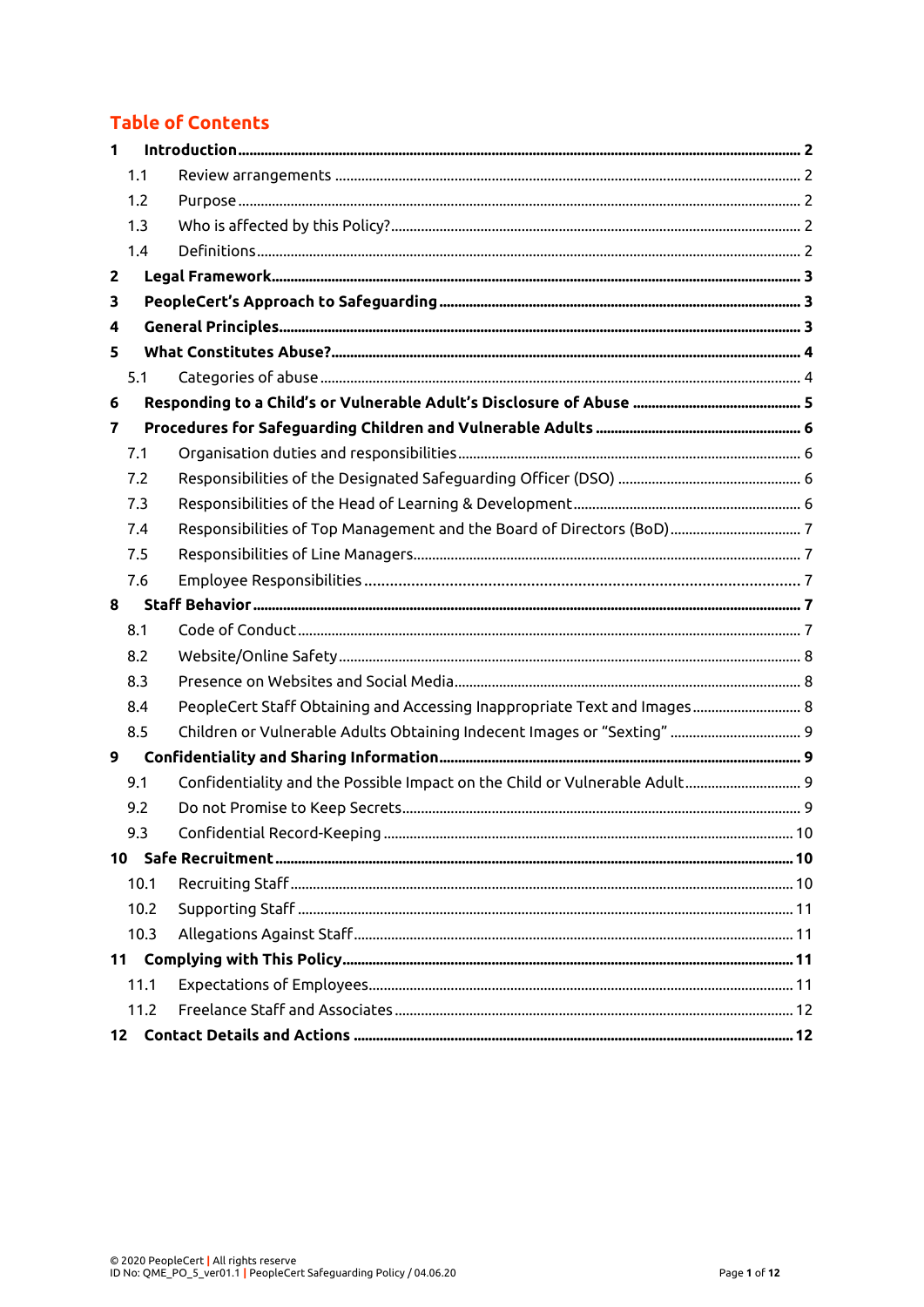#### <span id="page-2-0"></span>**1 Introduction**

This policy applies to all PeopleCert staff and representatives who work for or on behalf of PeopleCert. The purpose of the policy is to ensure that all PeopleCert staff and representatives are aware of the need to protect children and vulnerable adults who are at risk and provide them with guidance on what to do if a concern is raised or risk identified.

This policy sets out our approach to safeguarding children, young people and vulnerable adults.

#### <span id="page-2-1"></span>**1.1 Review arrangements**

We will review this document annually, however, a review will be commissioned earlier should an issue arise that requires an earlier review.

#### <span id="page-2-2"></span>**1.2 Purpose**

The purpose of this document is to:

- Safeguard and promote the wellbeing of the children and vulnerable adults with whom PeopleCert works.
- Provide all employees with guidance on how they should behave if they suspect that a child or vulnerable adult may be experiencing or be at risk from abuse or harm.
- Guide employees on how to respond to and report concerns.

#### <span id="page-2-3"></span>**1.3 Who is affected by this Policy?**

This policy applies to all paid employees, seconded staff, management, Board members, contracted, and unpaid staff working on behalf of PeopleCert in any capacity and in any setting. This policy relates to all children from unborn up to 18 years of age and includes children with whom PeopleCert has direct or indirect contact with. This policy also relates to vulnerable adults who need to be safeguarded from harm.

#### <span id="page-2-4"></span>**1.4 Definitions**

Safeguarding is defined in UK Government Guidance 'Working together to safeguard children, 2018' as:

- Protecting children from maltreatment.
- Preventing impairment of children's health or development.
- Ensuring that children grow up in circumstances consistent with the provision of safe and effective care.
- Taking action to enable all children to have the best outcomes.

A child is defined as a person who has not yet reached their 18<sup>th</sup> birthday; the definition also includes unborn children. Children is a term which shall be used, for the purposes of this document, to encompass both children and young people.

Adults aged 18 and over have the potential to be vulnerable (either temporarily or permanently) for a variety of reasons and in different situations. An adult may be vulnerable if he/she:

- Has a learning or physical disability.
- Has a physical or mental illness, chronic or otherwise, including an addiction to alcohol or drugs.
- Has a reduction in physical or mental capacity.
- Is in receipt of any form of healthcare.
- Is detained in custody.
- Is receiving community services because of age, health or disability.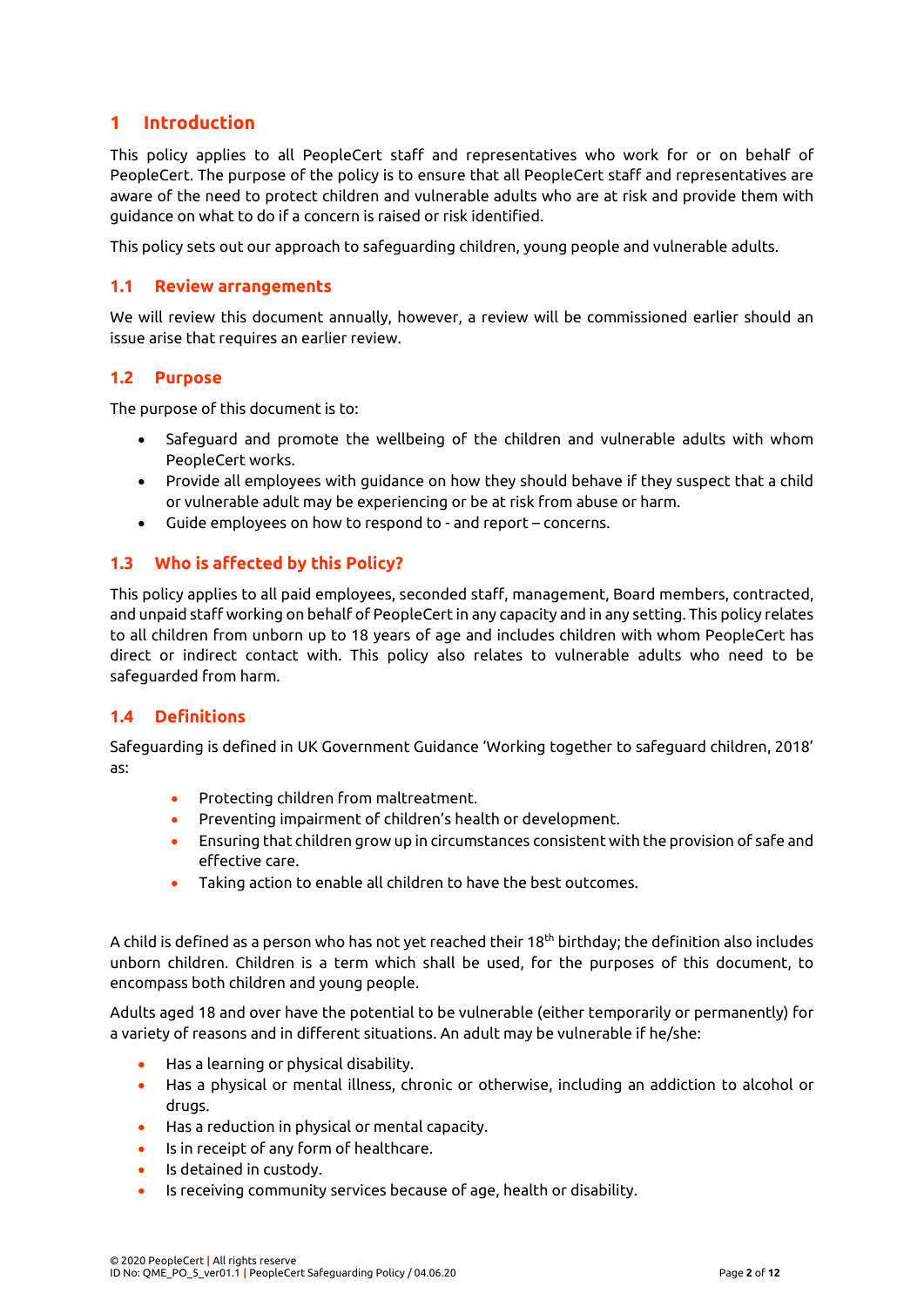- Is living in sheltered accommodation or residential care home.
- Is unable, for any other reason, to protect himself/herself against significant harm or exploitation.

#### <span id="page-3-0"></span>**2 Legal Framework**

Everyone has a right to be safeguarded from abuse or neglect. In the UK a legislative framework is in place in place to safeguard children and vulnerable adults through The Children Act 1989 (as amended by section 53 of the Children Act 2004) and the Safeguarding Vulnerable Groups Act 2006. Further guidance that sets out the requirements and expectations on professionals to work together to effectively safeguard children include: Working Together to Safeguard Children (2018), Safeguarding Disabled Children: Practice Guidance (2009) and What to do if you're worried a child is being abused (Department for Education, 2015). Even in cases where PeopleCert does not have a statutory duty to comply with the key arrangements listed in various legislation and guidance, it aims to have in place arrangements that reflect the importance of safeguarding and promoting the welfare of children and vulnerable adults.

The PeopleCert Safeguarding policy is supported by the following guidance and legislations:

- Children Act (2004).
- The Human Rights Act (1998).
- Working together to safeguard children (2018).
- Safeguarding Vulnerable Groups Act (2006).

#### <span id="page-3-1"></span>**3 PeopleCert's Approach to Safeguarding**

From time-to-time, PeopleCert may work directly with children or vulnerable adults. PeopleCert also works with educational organisations who may work directly with children or vulnerable adults. This means that PeopleCert staff or representatives (depending on their role) may be required to have direct or unsupervised contact with children or vulnerable adults whilst carrying out their normal duties, and, be in a position where interactions are possible.

For this reason, PeopleCert is committed to providing all its staff and representatives with information and guidance to allow them to:

- Understand that everyone who works with children and vulnerable adults have a responsibility for keeping them safe, and everyone who comes into contact with them has a role to play in identifying concerns, sharing information and taking prompt action.
- Have an awareness of safeguarding and the risks or signs of abuse which may indicate that concerns need to be reported.
- Understand what action to take if they notice safeguarding risks or signs of abuse, or they are approached by another party who has safeguarding concerns.
- Appropriately manage situations where direct, unsupervised contact with children or vulnerable adults may occur.
- Follow the Safeguarding Code of Practice when in direct contact with children and/or vulnerable adults.

## <span id="page-3-2"></span>**4 General Principles**

Safeguarding relates to the action taken to promote the welfare of children and vulnerable adults and to protect them from harm. All staff should have a basic awareness of safeguarding issues. This includes:

Being alert to the possibility of abuse and neglect.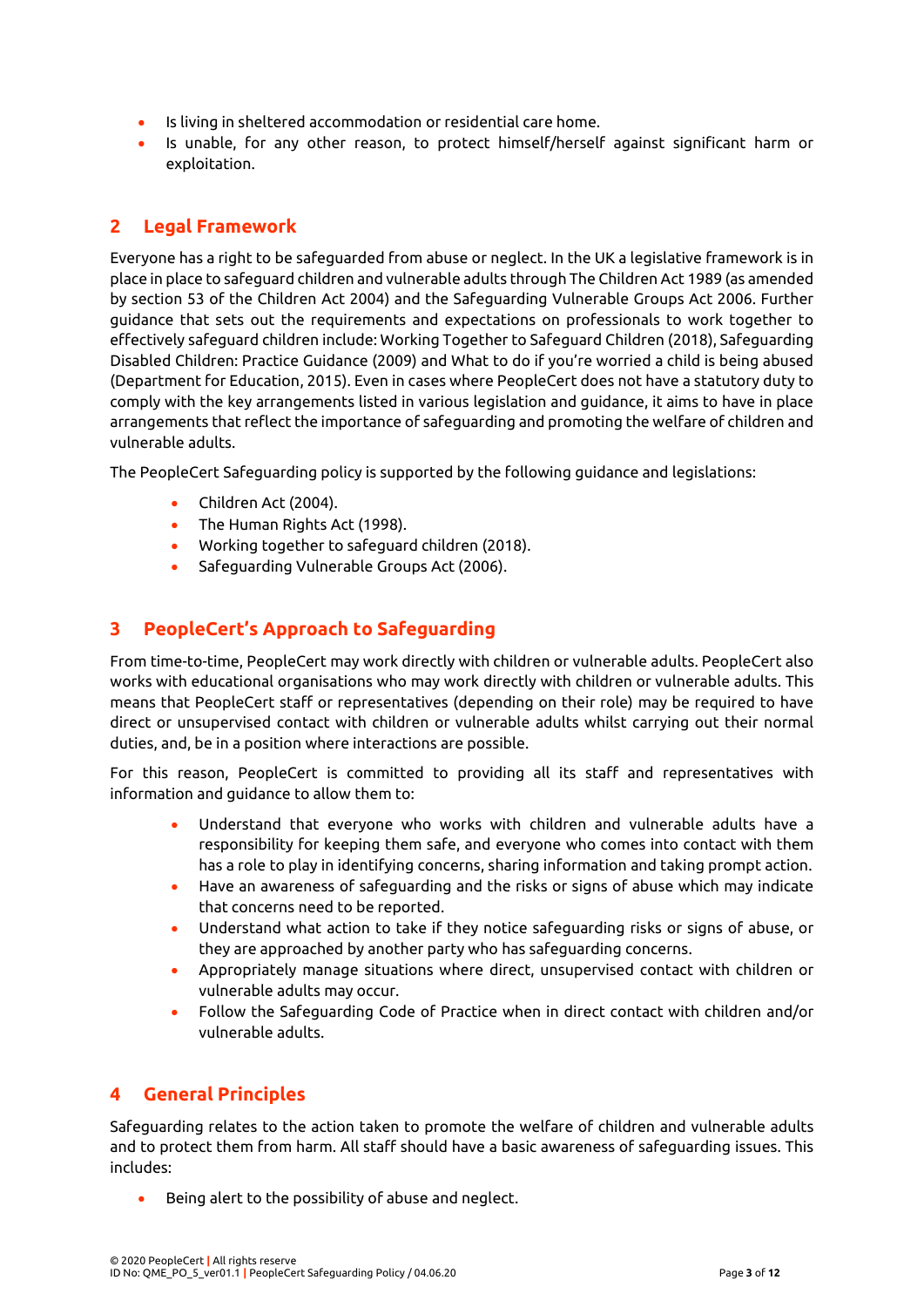- Having enough knowledge to recognise an abusive, or potentially abusive, event or set of circumstances.
- Knowing who in the organisation to raise concerns with.
- Being competent to take the appropriate immediate or emergency action.

If any member of staff has any concerns about a child or vulnerable adult, they must alert PeopleCert's Designated Safeguarding Officer (DSO) immediately. This role will be assumed by our Human Resources Manager. If the DSO agrees there is grounds for concern, they must take appropriate action to safeguard the child or vulnerable adult. This may include contacting the relevant local authority social care service or the local police child abuse investigation team.

If a child or vulnerable adult is in immediate danger, the member of staff who first becomes aware of the danger should contact the police.

The above may include concerns about a member of staff, a suspicion that a child or vulnerable adult is being abused or neglected, or a suspicion that an activity is taking place that could place a person at risk.

In any situation where there is a suspicion of abuse, the welfare needs of the child or vulnerable adult must come first, even where there may be a conflict of interest (e.g. where the suspected perpetrator may be a member of staff).

#### <span id="page-4-0"></span>**5 What Constitutes Abuse?**

Abuse is a deliberate act of ill-treatment that can harm oris likely to harm a person's safety, wellbeing and development. Abuse can be physical, sexual or emotional. Abuse may not, however, fall easily into these categories and staff/associates are not expected to be experts in the field. Neglect also constitutes abuse but can be defined as failing to provide or secure a child or vulnerable adult with the basic needs required for physical safety and wellbeing. PeopleCert recognises that a person's welfare is paramount and that all children and vulnerable adults - regardless of age, disability, gender, racial heritage, religious belief and sexual orientation or identity - have the right to protection from all types of harm and abuse.

#### <span id="page-4-1"></span>**5.1 Categories of abuse**

All PeopleCert staff and representatives who may be required to work at or visit sites and centres where children and vulnerable adults may be, should maintain an ongoing awareness of abuse and any signs that may indicate a safeguarding issue.

Children and vulnerable adults can experience abuse in a number of ways. Forms of abuse that may affect children and vulnerable adults include:

- Abuse of trust.
- Child sexual exploitation.
- Child trafficking.
- Discriminatory abuse.
- Domestic violence or abuse.
- Emotional Abuse.
- Female Genital Mutilation (FGM).
- Financial or material abuse.
- Grooming.
- Harmful sexual behaviour.
- Modern slavery.
- Neglect.
- Online abuse.
- Organisational or institutional abuse.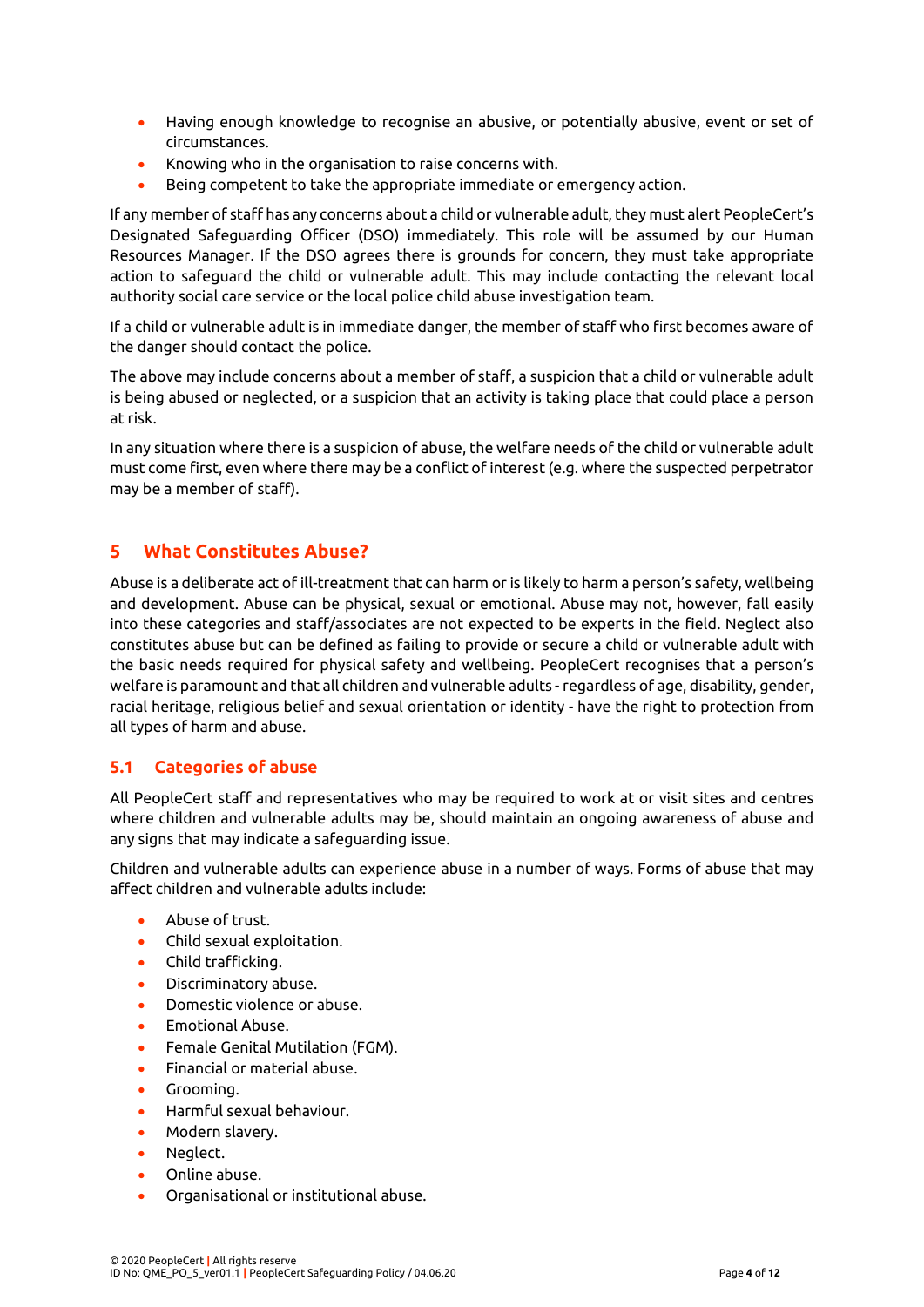- Physical abuse.
- Psychological or emotional abuse.
- Radicalisation of children or vulnerable adults.
- Self-neglect.
- Sexual abuse.

These categories can overlap, and an abused child or adult often suffers more than one type of abuse. Disabled children and young people are particularly vulnerable to abuse in any form. Safeguards for disabled children are essentially the same as for non-disabled children. Staff must maintain high standards of practice, remain vigilant to the possibility of a child being abused and minimise situations of risk. Where there are concerns about the welfare of a disabled child, they should be acted on in accordance with the procedures set out in this policy. The same thresholds for action apply.

#### <span id="page-5-0"></span>**6 Responding to a Child's or Vulnerable Adult's Disclosure of Abuse**

The staff member's role is not to investigate or verify the situation, but rather to make the report and set in motion the process of getting help for the child.

Support of the child or vulnerable adult is important. In order to do this, the following recommendations are provided:

- Reassure the child/vulnerable adult that it is okay to speak about what has happened.
- Staff may ask the child/vulnerable adult if s/he would prefer to speak to a social worker.
- Tell the child/vulnerable adult what to expect. If you don't know, say so, but let them know s/he can be supported by you.
- Project a calm, understanding and supportive attitude.
- Avoid having the child/vulnerable adult repeat their explanation to different staff.
- Let the child/vulnerable adult know that you must tell the DSO to get help. Explain that you will have to tell another person because s/he is at risk.
	- o For example, you might say: "If you tell me something that makes me feel that you are unsafe or at risk in any way, then I will need to tell someone else".
- Reassure the child/vulnerable adult that it is not their fault.
- Make clear, detailed notes of the conversation.
- Respect the child's/vulnerable adult's privacy by not discussing the situation out of work.

In addition:

- It is important to understand the importance of early reporting.
- A member of staff who reports in good faith is protected from civil liability.
- Reporting a disclosure is a request for an investigation.

| <b>General Advice Checklist</b>            |                                         |  |  |
|--------------------------------------------|-----------------------------------------|--|--|
| DO                                         | <b>DON'T</b>                            |  |  |
| Be accessible                              | React strongly (e.g. "that's terrible") |  |  |
| Listen carefully                           | Jump to conclusions                     |  |  |
| Take it seriously                          | Speculate or accuse anyone              |  |  |
| Reassure them they were right to tell      | Tell them you will keep their secret    |  |  |
| Say what will happen next                  | Ask leading questions                   |  |  |
| Consult immediately with the DSO           | Make promises you cannot keep           |  |  |
| Make a careful record of the communication | Stop them from speaking freely          |  |  |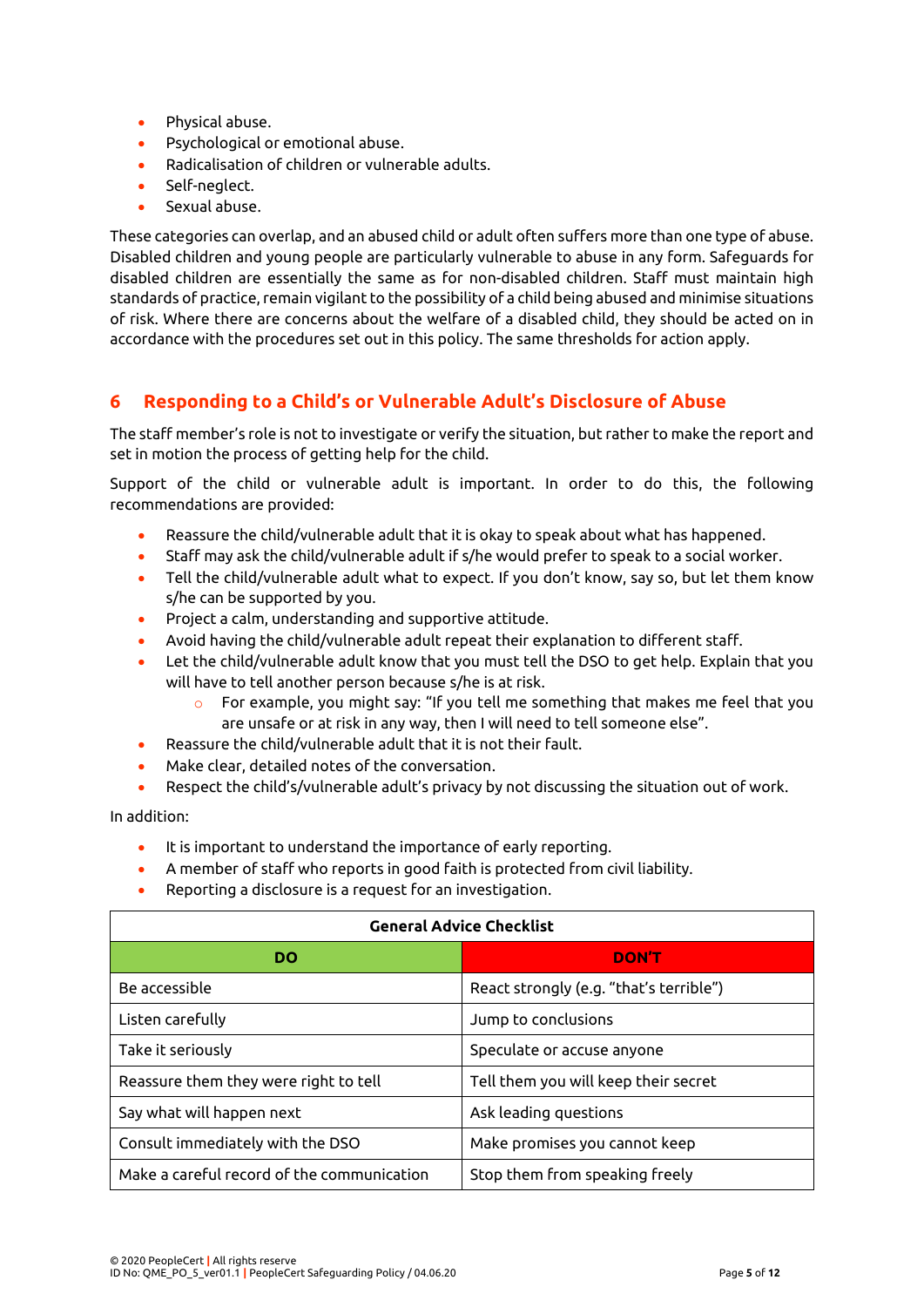# <span id="page-6-0"></span>**7 Procedures for Safeguarding Children and Vulnerable Adults**

#### <span id="page-6-1"></span>**7.1 Organisation duties and responsibilities**

- Raise awareness of the need to protect children and vulnerable adults and reduce risks to them.
- Ensure that staffin contact with children and vulnerable adults have the requisite knowledge, skill and qualifications to carry out their jobs safely and effectively.
- Ensure safe practice when working in partnership with other organisations; in particular, that they have in place adequate safeguarding arrangements, including appropriate policies and mechanisms to provide assurance on compliance.
- Maintain an organisation that is safe for all staff, children and vulnerable adults and an environment where poor practice is challenged.
- Ensure that when abuse is suspected or disclosed, it is clear what action must be taken.
- Ensure that the Chief Executive Officer, members of the Board, and the Designated Safeguarding Officer (DSO) are accountable for the effective implementation of this policy.
- Ensure that all staff receive a copy of safeguarding policies, are trained in their meaning and application and understand their responsibilities.

These procedures are set within the wider context of PeopleCert's organisational policy and practice.

#### <span id="page-6-2"></span>**7.2 Responsibilities of the Designated Safeguarding Officer (DSO)**

It is our Human Resources Manager who will assume the role of Designated Safeguarding Officer (DSO). The DSO is responsible for ensuring that safeguarding is given high priority within the company. Specific responsibilities include:

- Providing support and advice to all managers and staff on safeguarding matters related to children and vulnerable adults.
- Ensuring that all members of staff receive training on child protection and safeguarding as part of their induction, and on an ongoing basis where required.
- Managing referrals/cases reported and working with Senior Management to ensure resolutions.
- Carrying out referrals to the relevant local authority and social care services where abuse of a child or vulnerable adult is reported or suspected.
- Referring the matter to the appropriate local authorities where a member of staff is suspected of abuse.
- Maintaining an overview of safeguarding issues and monitoring the implementation of this policy, in conjunction with the Head of Learning & Development.

The DSO has responsibility for deciding whether to refer any reported matters onto the police or to the local authority social care service. Where possible, referrals should be made on the same working day and certainly within 24 hours. It is the responsibility of the DSO to decide whether the parents/carers (if applicable) of the child or young person should be informed of the referral.

#### <span id="page-6-3"></span>**7.3 Responsibilities of the Head of Learning & Development**

- Supporting the DSO in the above tasks.
- Auditing the operation of the policy and procedures.
- Implementing a training strategy for employees.
- Ensuring that the policy and procedures are implemented throughout the organisation.
- Ensuring that the organisation's safeguarding policy is reviewed annually.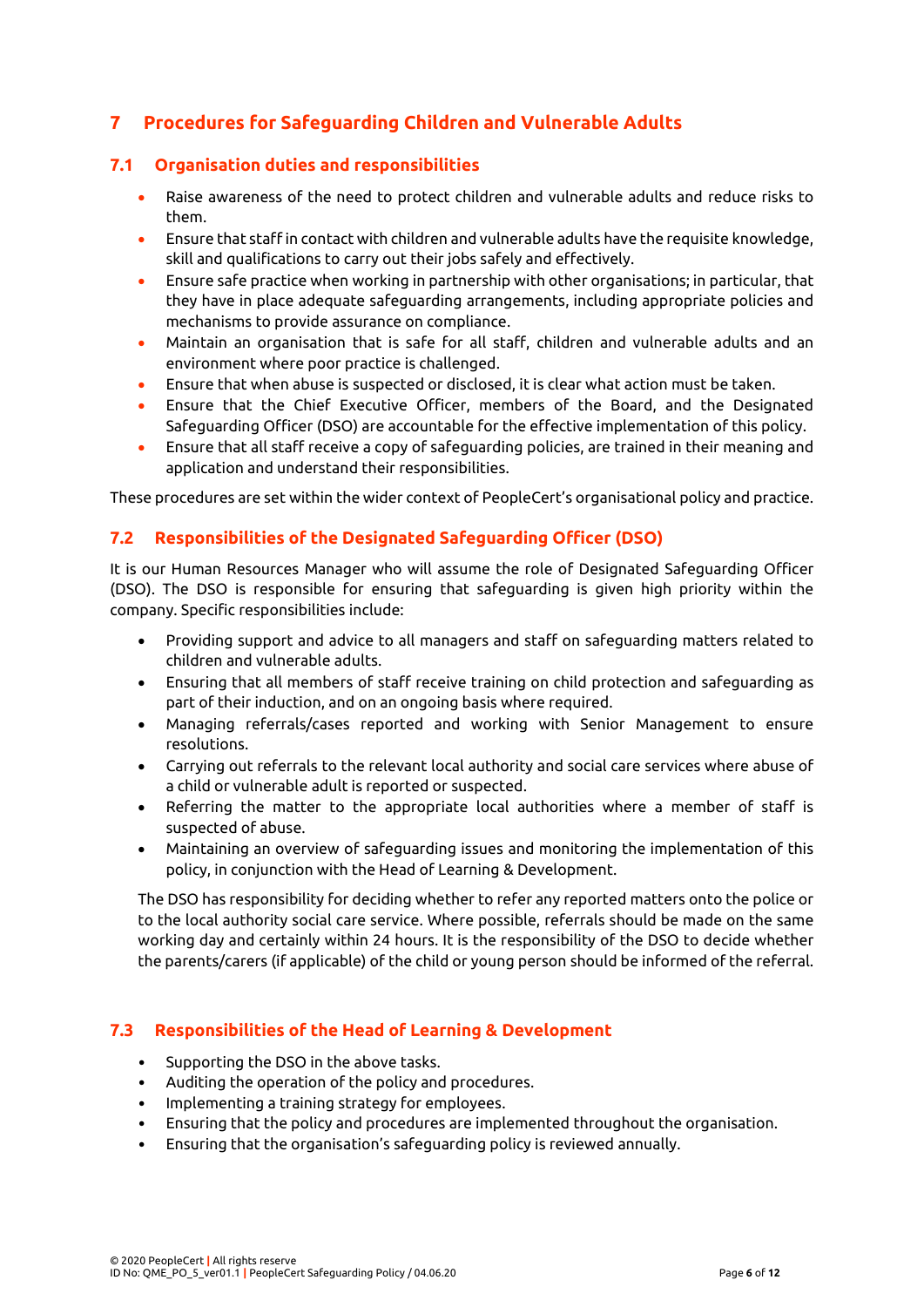#### <span id="page-7-0"></span>**7.4 Responsibilities of Senior Management and the Board of Directors (BoD)**

To comply with their legal duties, senior management and the BoD must react responsibly to reports of safeguarding risks and incidents of abuse. They must also take steps to make sure all staff know how to deal with these.

#### <span id="page-7-1"></span>**7.5 Responsibilities of Line Managers**

Individual line managers are responsible for ensuring staff comply with the expectations set out within this policy. Specific responsibilities include:

- Being the point of contact regarding any staff concerns before official reporting to the DSO (e.g. staff who wish to discuss concerns with their line manager before approaching the DSO must be guided by the line manager to preserve the anonymity of the child/vulnerable adult where required).
- Ensuring that all employees and associates are aware of this policy and associated procedures.
- Reporting all concerns to the DSO.
- Providing advice and support to employees reporting disclosures or concerns.
- Working with the DSO to resolve issues.

#### <span id="page-7-2"></span>**7.6 Employee Responsibilities**

All PeopleCert staff have a responsibility to ensure the safety of children and vulnerable adults with whom they work. It is the responsibility of staff to promote good practice, manage and minimise potential risks. All staff – including freelance staff and associates - must be aware of the requirements within this policy and associated procedures.

**Action to safeguard:** PeopleCert staff have no powers to investigate abuse. Nonetheless, all staff have a duty to safeguard and promote the welfare of children/vulnerable adults and a responsibility to work closely and cooperatively with other agencies in order to achieve this. Staff may have a role as referrers, witnesses or supporters in safeguarding processes.

If a member of staff suspects that a child/vulnerable adult is being harmed by experiencing, or already has experienced, abuse or neglect and/or is likely to suffer harm in the future, they must talk to the DSO. The DSO will agree next steps including making any necessary referrals.

If anyone other than the DSO makes a referral, they should inform the DSO as soon as possible.

It is not the responsibility of PeopleCert to decide whether or not abuse has taken place. It is the responsibility of staff to act if there is cause for concern, in order that the appropriate agencies can investigate and take any action necessary to protect the young and/or vulnerable adult.

If a member of staff is concerned that a child is in immediate danger, or requires immediate medical treatment, they should call the police and/or emergency medical services immediately.

#### <span id="page-7-3"></span>**8 Staff Behaviour**

#### <span id="page-7-4"></span>**8.1 Code of Practice**

PeopleCert staff working with children and/or vulnerable adults are required to undergo awareness training.

Staff should not:

• Meet with a child or vulnerable adult on their own.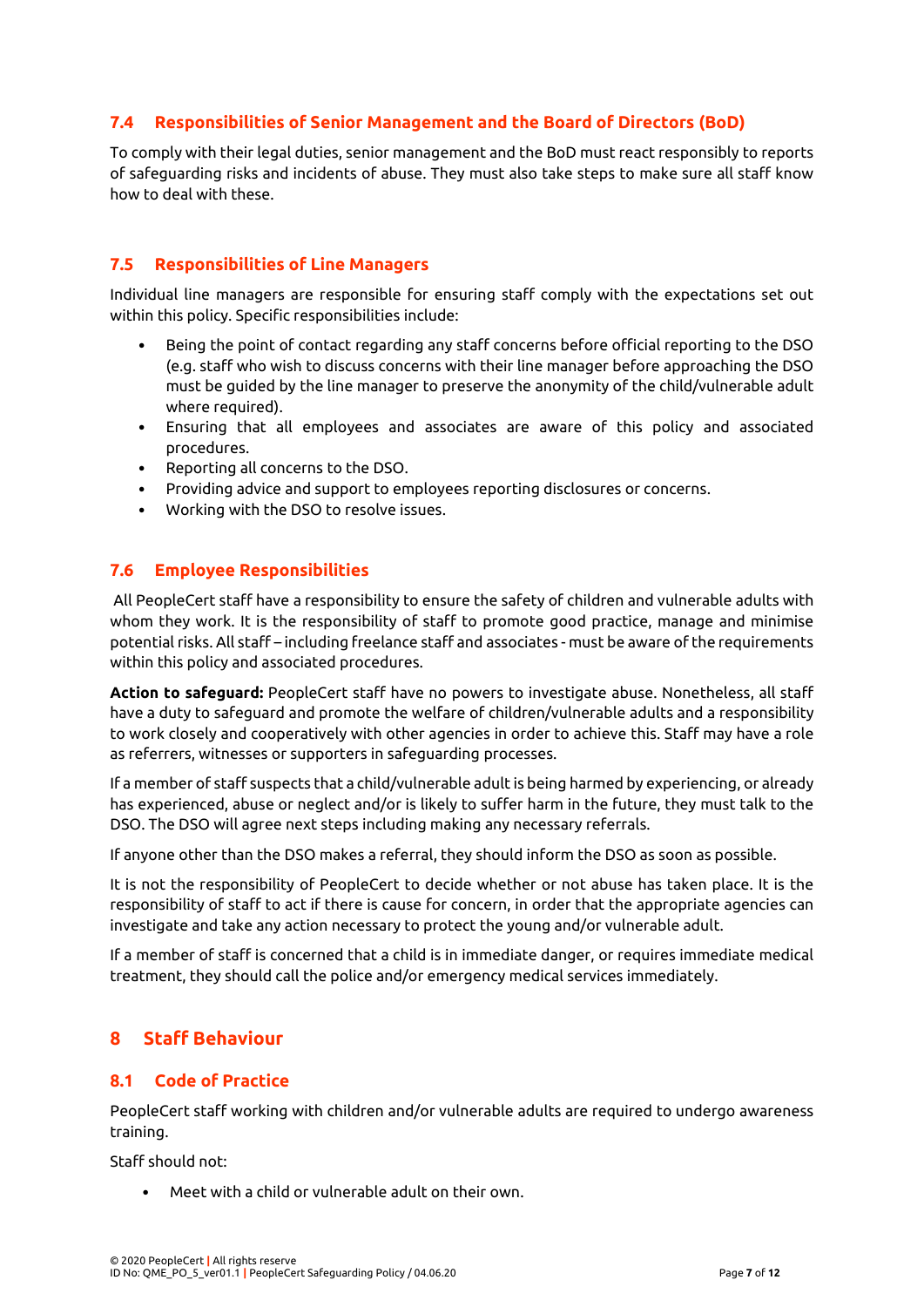- Ask overly personal questions, including those about age or appearance (unless specifically related to a work project, in which case it must be documented).
- Send/give out material that could be considered offensive, which includes material on social media sites.
- Suggest or imply a personal relationship could develop.
- Take an aggressive or bullying tone.
- Have physical contact.
- Offer or accept personal gifts.
- Travel alone with a young and/or vulnerable person.

#### <span id="page-8-0"></span>**8.2 Website/Online Safety**

Any project that provides service users with direct access to the Internet must have protocols in place to ensure safe use. The Internet is a significant tool in the distribution of indecent photographs and some adults use the Internet to try to establish contact with young and/or vulnerable people to "groom" them for inappropriate or abusive relationships. PeopleCert would consider staff involvement in such activities as gross misconduct, which could ultimately lead to dismissal and referral for police investigation.

#### <span id="page-8-1"></span>**8.3 Presence on Websites and Social Media**

Staff should take care when communicating with others online, particularly when identifying themselves as PeopleCert staff members and when in contact with children and vulnerable adults.

#### <span id="page-8-2"></span>**8.4 PeopleCert Staff Obtaining and Accessing Inappropriate Text and Images**

Many websites contain offensive, obscene or indecent material such as:

- Sexually explicit images and related material.
- Advocating illegal activities.
- Advocating intolerance of others.

Staff members, authorised to use the Internet, must not download pornographic or other unsuitable material on to PeopleCert machines or distribute such material to others. The company would consider this gross misconduct which could ultimately lead to dismissal and referral for police investigation.

In addition, users must not place any material on to the Internet that would be considered inappropriate, offensive or disrespectful of others. Disciplinary action will be taken against staff that breach this policy.

Where this is done inadvertently, the user must escape from the website and/or delete the material immediately. They should also report the incident to their line manager, the DSO or the Head of Learning & Development. Breach of this will be treated as gross misconduct.

Where exemption is required, because of the nature of the work of the member of staff, permission must be given in advance by the line manager, DSO and in consultation with the IT services provider. Children and vulnerable adults must not be given access to such websites.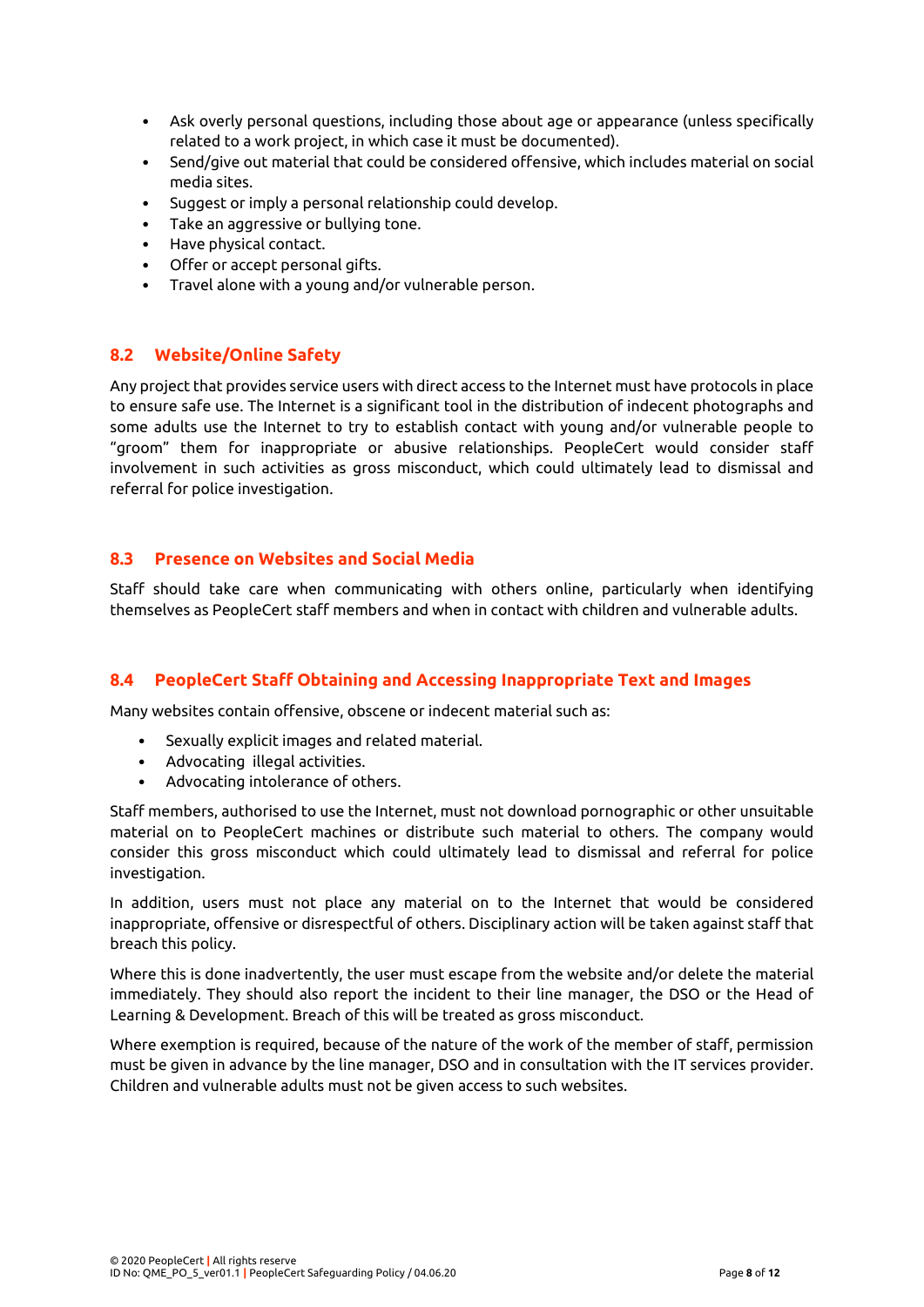#### <span id="page-9-0"></span>**8.5 Children or Vulnerable Adults Obtaining Indecent Images or "Sexting"**

If a child or vulnerable adult reports to a member of staff that they have sent, or been sent, indecent images (sometimes referred to as "sexting"), they should discuss the concern with the Designated Safeguarding Officer.

The police and children's social care should always be contacted if:

- Somebody involved is over the age of 18 or under the age of 13.
- There are concerns about the ability to give consent.
- The images are extreme or show violence.
- The incident is intended to cause physical or emotional harm.
- There is reason to believe that the young person has been blackmailed, coerced or groomed.

Details of the incident and the actions taken must be recorded in writing.

Staff should avoid looking at the image, video or message in question. Ifit is on a device belonging to PeopleCert, it may need to be isolated so that nobody else can see it. This may involve blocking the network to all users.

#### <span id="page-9-1"></span>**9 Confidentiality and Sharing Information**

#### <span id="page-9-2"></span>**9.1 Confidentiality and the Possible Impact on the Child or Vulnerable Adult**

In any work with children and/or vulnerable adults it is important to be clear about confidentiality. Confidentiality and safeguarding should be discussed with children/vulnerable adults at the beginning of any piece of work, with reminders and information given from time to time, to ensure that they understand the processes and what responsibilities members of staff have. It is absolutely essential to be clear about the limits of confidentiality well before any such matter arises.

While personal information held by professionals and agencies is subject to a legal duty of confidence and should not normally be disclosed without the subject's consent, it is essential that staff respond quickly where they have concerns or suspicions of abuse. Any concerns about confidentiality should not override the rights of children and/or vulnerable adults at risk of, or suffering, harm. PeopleCert's responsibility for protecting children and vulnerable adults means that, where necessary to protect welfare, it will breach confidentiality to raise concerns.

Information sharing must be done in a way that is compliant with the General Data Protection Regulation, national data protection legislation, Human Rights legislation, and the applicable laws of confidentiality. However, a concern for confidentiality must never be used as a justification for withholding information when it would be in the child or vulnerable adult's best interests to share information.

#### <span id="page-9-3"></span>**9.2 Do not Promise to Keep Secrets**

Should it become necessary to pass on information shared by another party this decision should always be discussed with the person in question and where possible their cooperation sought beforehand. Explanations of the reasons; processes; likely sequence of events; and who to contact for information or for support should also be provided.

When a child or vulnerable adult makes an allegation of abuse, they may hope that the abuse will stop without further enquiries. They may fear the effect this will have on their family and may fear retribution from the abuser. They should be helped to understand why the referral (to the Designated Safeguarding Officer) must be made and what is likely to happen as a result. It is important to reassure the child or vulnerable adult, but s/he must not be told that their allegation will be treated in a particular way or that the information will be kept a secret.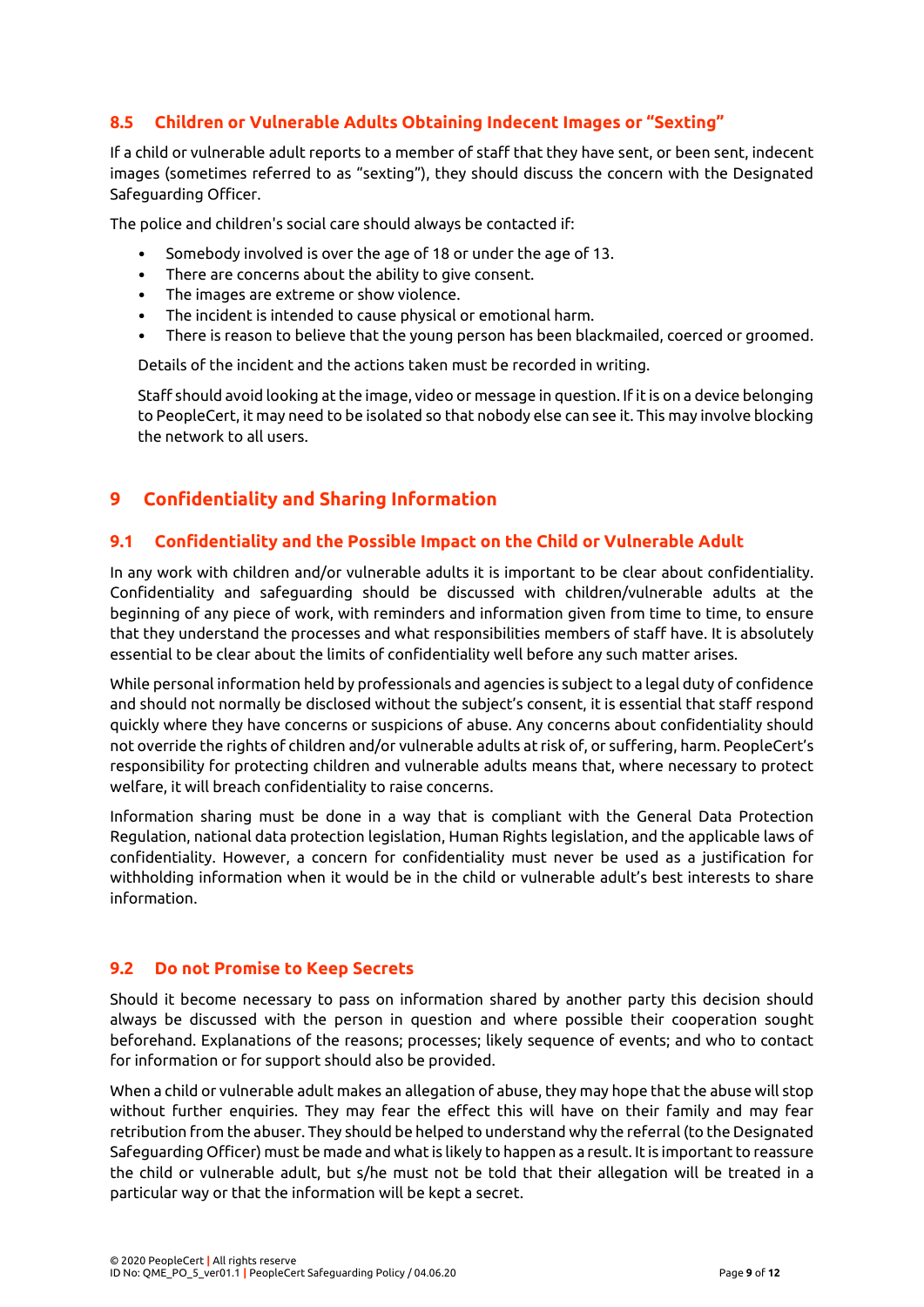A record should be kept of any decision and the reasons for it – whether it is to share information or not. If you decide to share, then record what you have shared, with whom and for what purpose.

#### <span id="page-10-0"></span>**9.3 Confidential Record-Keeping**

Even if a concern has been discussed with a line manager/ the DSO, it is important that all concerns are properly recorded in writing whether or not further action is taken. PeopleCert has a standard Safeguarding & Child Protection Report form for recording suspected abuse to help people record relevant information. This form must be used for all concerns and passed as soon as possible to the DSO.

It is important that concerns raised are recorded accurately and in detail. All discussions should end with clear and explicit recorded agreement about who will be taking what action. Where no further action is the outcome the reason for this should be clearly recorded.

Some of the information requested by the form may not be available. Staff should not pursue the questioning of the child or vulnerable adult for this information if it is not given freely. There should be no delay in reporting the matter by waiting for all the information.

In completing the form, it is important not to write speculative comments but to stick to the facts. Staff's opinion may be crucial, but it should be recorded as an opinion and any evidence stated to support these opinions. Records pertaining to issues of child protection may be accessible to third parties such as Children's Services, Police, the Courts and Solicitors.

Records must be kept securely in a locked place or file to which access is restricted. Managers have a particular responsibility in maintaining the confidentiality of these records and must ensure that the records, or any information they contain, are made available only to relevant parties. The transfer of information - verbally, through the mail, electronically, etc. - should be done in such a way that confidentiality is maintained.

#### **On and off-site Activities**

A Risk Assessment should be carried out at least 48 hours before any activity involving a child and/or vulnerable adult takes place. Safeguarding and Code of Conduct procedures apply whether the activity is on or off-site.

#### <span id="page-10-1"></span>**10 Safe Recruitment**

#### <span id="page-10-2"></span>**10.1 Recruiting Staff**

Some roles within PeopleCert, may involve working directly with children and/or vulnerable adults. Where this is the case, the relevant member of staff will be required to have a background check carried out prior to commencing any direct work with children and/or vulnerable adults. Where a criminal conviction is disclosed by an applicant or through a background check/basic disclosure, the employees' line manager and the HR Manager or the Head of Learning & Development, will consider this assessment objectively and, where the assessment indicates that the level of risk is too high to allow the individual to start/continue working in a particular role/activity, the consequences of this for the individual will be dependent upon:

- The check concerned.
- The reason for the check (that is, check for a new employee, a recheck for an existing employee in their current post or a check for an existing employee in a new post).
- Relevant legislation.
- The post concerned.
- Whether the individual is suitable for other employment opportunities available within the organisation.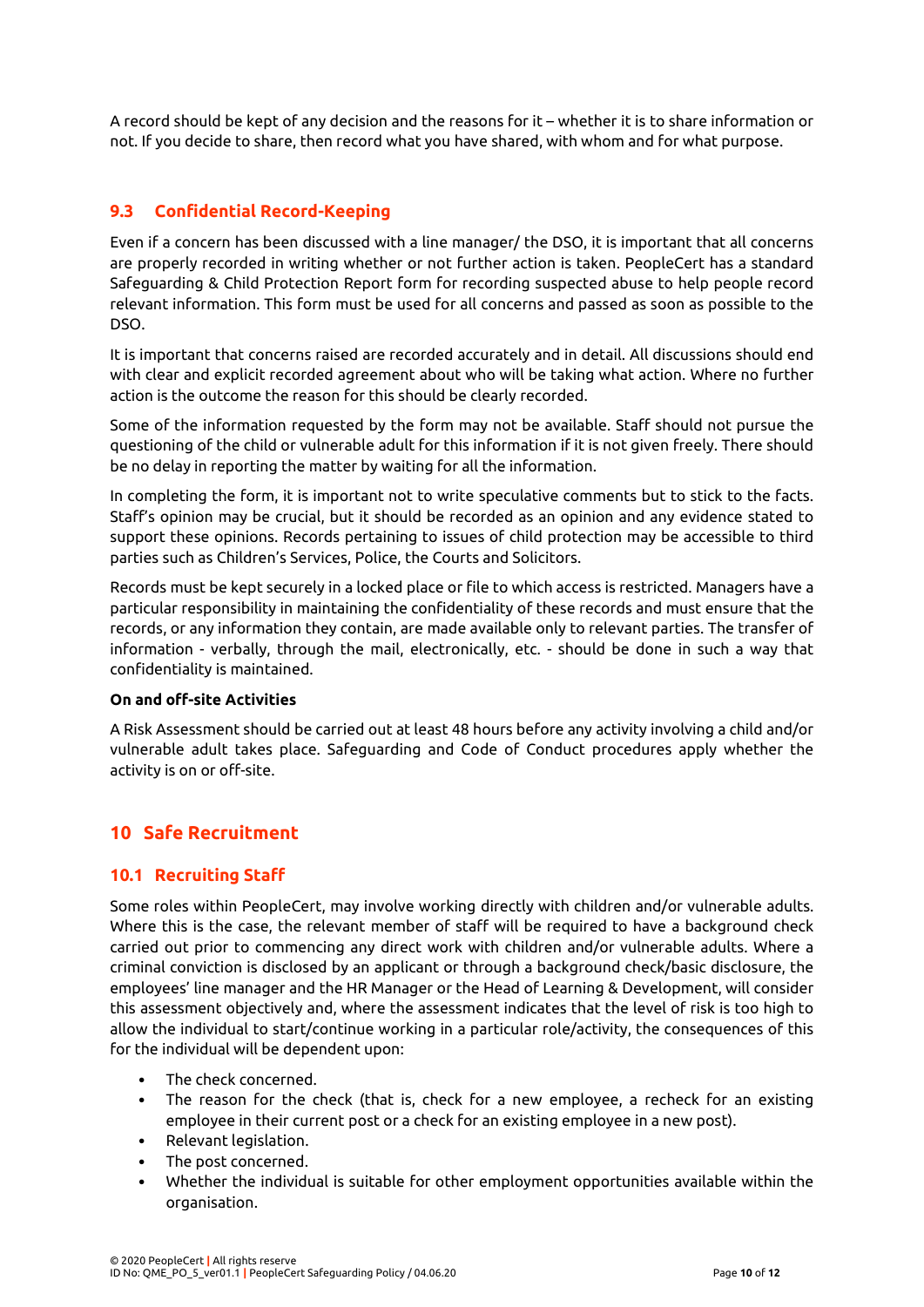Possible outcomes include amended duties, redeployment, withdrawal of an offer of employment or, where the individual started work before the relevant screening check was completed, dismissal. Safe recruitment practice of checking work history, identity and explanations for any gaps must be followed for all staff working at PeopleCert and related companies, even if direct contact with children and/or vulnerable adults is not part of their role.

#### <span id="page-11-0"></span>**10.2 Supporting Staff**

It is the responsibility of managers to ensure that the staff they line manage are aware of and understand the procedures and have levels of knowledge and skills commensurate to the level and nature of their direct involvement with children and/or adults.

All staff should:

- Be supervised and supported in their work.
- Work within PeopleCert safeguarding procedures, which are reviewed and updated as necessary.
- Receive training in safeguarding at a level appropriate to their work situation.
- Be able to raise concerns about poor and dangerous practice through PeopleCert's Whistleblowing policy.
- Have training and support, as required, to effectively discharge their responsibilities.

#### <span id="page-11-1"></span>**10.3 Allegations Against Staff**

Any suspicion, allegation or actual abuse of a child or vulnerable adult by an employee, Board member, associate, contract, or unpaid staff must be reported to the Designated Safeguarding Officer and/or to the Head of Learning & Development immediately. Concerns about staff must be treated with the same rigor as other concerns. If there are concerns that abuse has taken place, the DSO will pass this information to the local authorities for investigation.

The DSO and senior managers will also need to refer to the company's disciplinary policies/procedures and decide whether the member of staff should be suspended pending a full investigation. If the member of staff is not happy with the response they receive from the DSO, then they should refer to PeopleCert's Whistleblowing Policy.

There may be instances when a staff member's performance or conduct when working with children and/or vulnerable adults will lead to PeopleCert's disciplinary procedures being invoked. The nature of the concern about the staff member's conduct and or performance will determine how and what disciplinary action is taken.

On occasion, a child or vulnerable adult may abuse another child or vulnerable adult. In these situations, safeguarding procedures should be followed in respect of all parties.

## <span id="page-11-2"></span>**11 Complying with This Policy**

#### <span id="page-11-3"></span>**11.1 Expectations of Employees**

It is important that staff work to a high standard of professional conduct and act with integrity at all times, in order to minimise the risk of abuse from within PeopleCert. It is important to create a work environment where the risk of abuse is minimised, and children/vulnerable adults feel comfortable and safe. When incidents of abuse are raised or suspected it is important that staff have the necessary information, support and that they follow the procedures appropriately.

Staff should: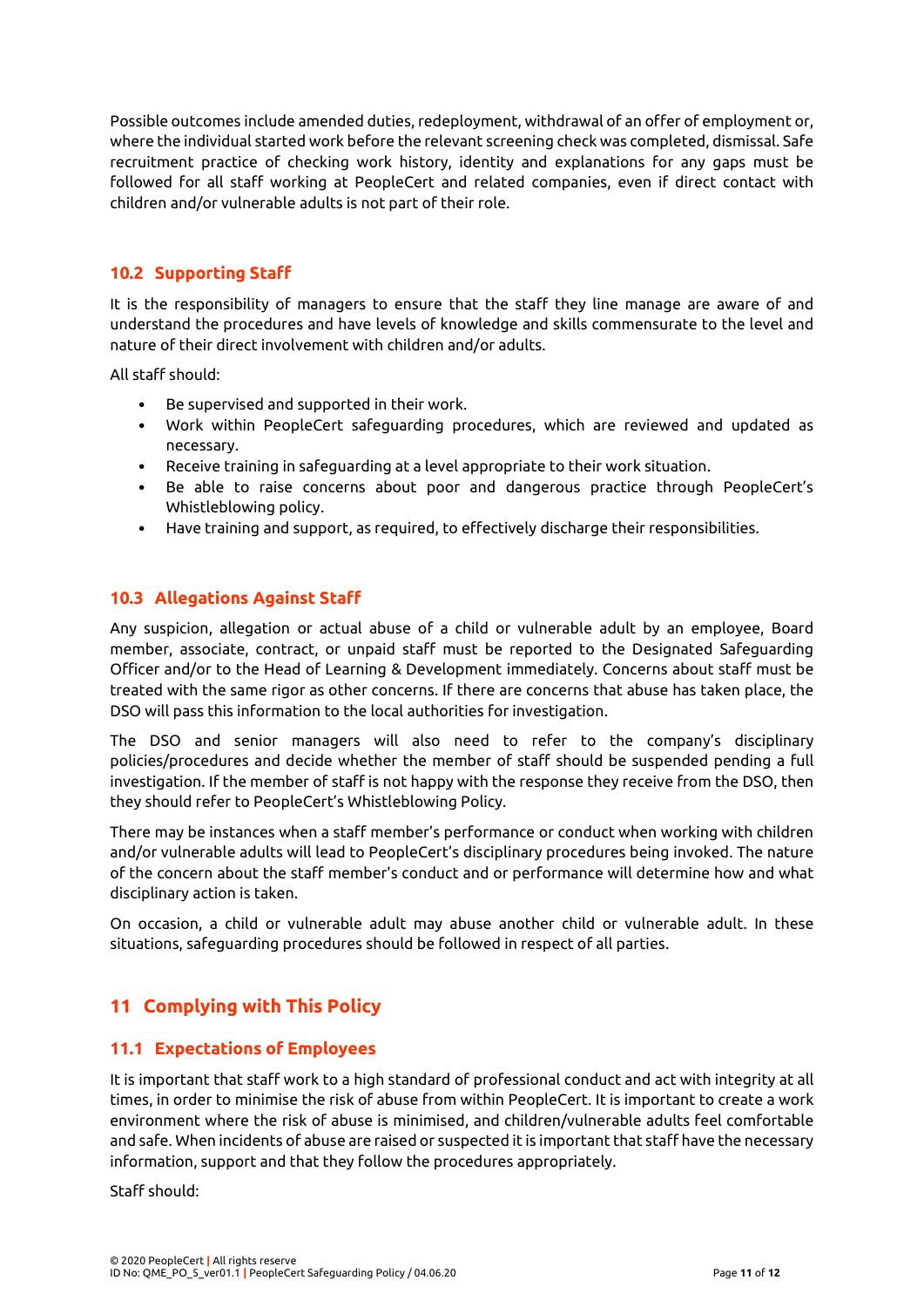- Ensure they have read PeopleCert's safeguarding procedures in full.
- Highlight and discuss any issues requiring clarification and any training issues with their line manager.
- Ensure that they have a working knowledge of the different forms of abuse and possible indicators.

When working with children and/or vulnerable adults, all staff, colleagues, and other staff from associated organisations must have the appropriate employee checks in place. This must include checks on their full career history, identity, proof of residency, criminal record and references.

#### <span id="page-12-0"></span>**11.2 Freelance Staff and Associates**

It is the responsibility of the commissioning manager to ensure that these staff are familiar with this document and agree to work within this framework. If there are any concerns with the conduct of freelance staff or associates, these concerns must be raised following the steps outlined in this policy.

#### <span id="page-12-1"></span>**12 Contact Details and Actions**

PeopleCert has a Designated Safeguarding Officer (DSO) who is primarily responsible for the implementation of this Safeguarding policy. They are also the main point of contact when potential safeguarding issues arise and must be contacted immediately in the event of any concerns raised or allegations made.

Should any member of the PeopleCert team be unsure whether to report a concern or not, the DSO will also offer confidential support and guidance to ensure that the situation is managed appropriately.

The PeopleCert DSO is Mrs Dimitra Karakosta, and in the event of any concerns being raised or allegations being made, she should be contacted immediately.

If the DSO is not available, then the Head of Learning & Development will take on the safeguarding responsibilities and they should be contacted instead.

It is essential that when managing safeguarding concerns that all documentation and correspondence is kept securely and limited to those who need to know. Do not discuss concerns with anyone other than the DSO (or their named deputy).To avoid inadvertent disclosure of information whenever communicating (via email, telephone or face-to-face), it is key that the following safeguards are implemented:

- Ensure privacy.
- If communicating via email, avoid using specific details in any headers.
- If communicating via telephone, digitally (e.g. web-call) or face-to-face, ensure you cannot be overheard.

To raise a safeguarding concern, you can contact our DSO, Dimitra Karakosta at [Dimitra.Karakosta@PeopleCert.org,](mailto:Dimitra.Karakosta@PeopleCert.org) telephone number: +302103729099.

Alternatively, in her absence, you may contact the DSO's deputy, Danai Bafa at [Danai.Bafa@peoplecert.org,](mailto:Danai.Bafa@peoplecert.org) telephone number: +302103729138.